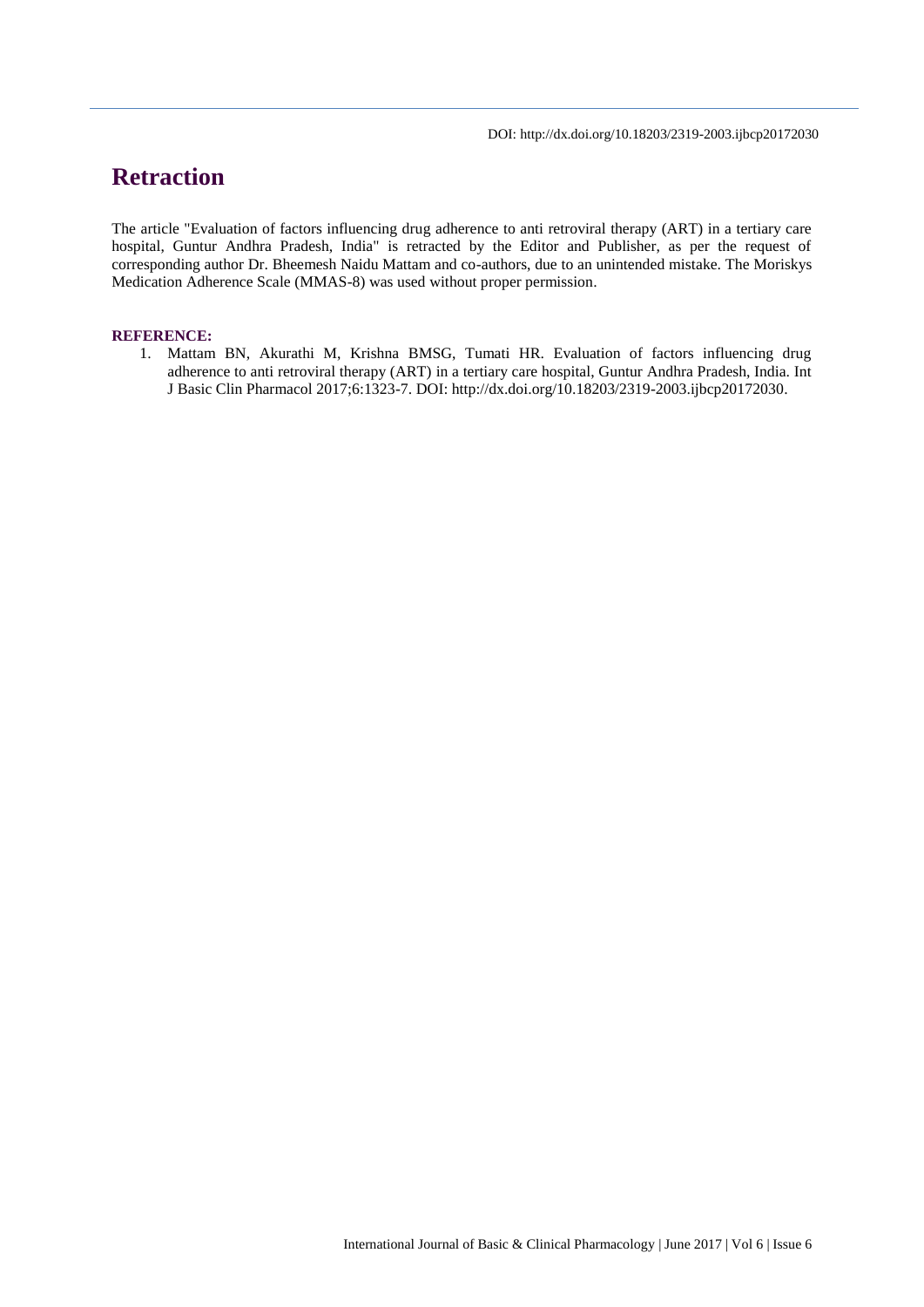## **IJBCP International Journal of Basic & Clinical Pharmacology**

DOI: http://dx.doi.org/10.18203/2319-2003.ijbcp20172030

### **Original Research Article**

## **Evaluation of factors influencing drug adherence to anti retroviral therapy (ART) in a tertiary care hospital, Guntur Andhra Pradesh, India**

**Bheemesh Naidu Mattam\*, Mounika Akurathi, B. M. S. G. Krishna, Haritha Reddy Tumati**

<sup>1</sup>Department of Pharmacology, Katuri Medical College, Guntur, Andhra Pradesh, India

**Received:** 24 April 2017 **Accepted:** 29 April 2017

#### **\*Correspondence to:**

Dr. Bheemesh Naidu Mattam, Email: bheemesh6@gmail.com

**Copyright:** © the author(s), publisher and licensee Medip Academy. This is an openaccess article distributed under the terms of the Creative Commons Attribution Non-Commercial License, which permits unrestricted noncommercial use, distribution, and reproduction in any medium, provided the original work is properly cited.

#### **ABSTRACT**

**Background:** Antiretroviral therapy (ART) adherence is a primary determinant of the effectiveness of Human immunodeficiency virus/Acquired immune deficiency syndrome (HIV/AIDS) treatment and is also considered a major predictor of survival among patients living with HIV/AIDS. The present study measures the level of adherence to antiretroviral drug therapy in Guntur district using Morisky medication adherence scale-8 (MMAS-8) and various factors influencing the degree of adherence.

**Methods:** This was a cross sectional, semi structured questionnaire based study conducted over a period of 13 months at KMCH. MMAS-8 was used to assess the degree of adherence. A semi-structured questionnaire was designed to assess the factors influencing adherence.

**Results:** A total of 354 patients participated in the study. 126 (36%) patients were highly adherent, 126 (36%) patients were moderately adherent and 102 (29%) patients were low adherent according to MMAS-8 score. Statistical analysis has shown that patients using the reminder tools, patients living with family had shown significant adherence to ART (p value  $<0.001$ ).

**Conclusions:** People who are taking ART in Guntur district are found to be moderate to high adherent according to MMAS-8. Degree of adherence to ART is found to be influenced by simplified treatment regimen, patient counselling and family support.

**Keywords:** Antiretroviral therapy, Drug adherence, Morisky medication adherence scale-8

## **INTRODUCTION**

India has the third highest number of Human immunodeficiency virus (HIV) infected people living in the world.<sup>1</sup> Guntur district ranks second among high risk districts in India.<sup>2,3</sup>

Antiretroviral therapy (ART) plays an important role in improving the prognosis and quality of life of Human immunodeficiency virus/Acquired immuno deficiency syndrome (HIV/AIDS) patients, and in reducing the rate of disease progression and death.4,5 ART adherence is a primary determinant of the effectiveness of this treatment and is also considered a major predictor of survival among patients living with HIV/AIDS.<sup>6</sup> The definition of adherence used by the World Health Organization (WHO) is "the extent to which a person's behaviourtaking medication, following a diet, and/or executing lifestyle changes, corresponds with agreed recommendations from a health care provider.<sup>7</sup> Adherence is the ability to take prescribed drugs in the recommended dosages and schedules and following any special instructions e.g. empty stomach, after meals etc.<sup>8</sup> Medication adherence is a major challenge in treating chronic ailments. Non-adherence to anti-retroviral therapy is about 50-70% in western countries.<sup>9</sup> Studies are needed to measure the degree of adherence and to evaluate the various factors influencing the degree of adherence. The present study measures the level of adherence to antiretroviral drug therapy using Morisky 8- Item medication adherence scores (MMAS-8) and evaluates various factors influencing drug adherence using a predesigned semi structured questionnaire.<sup>10</sup>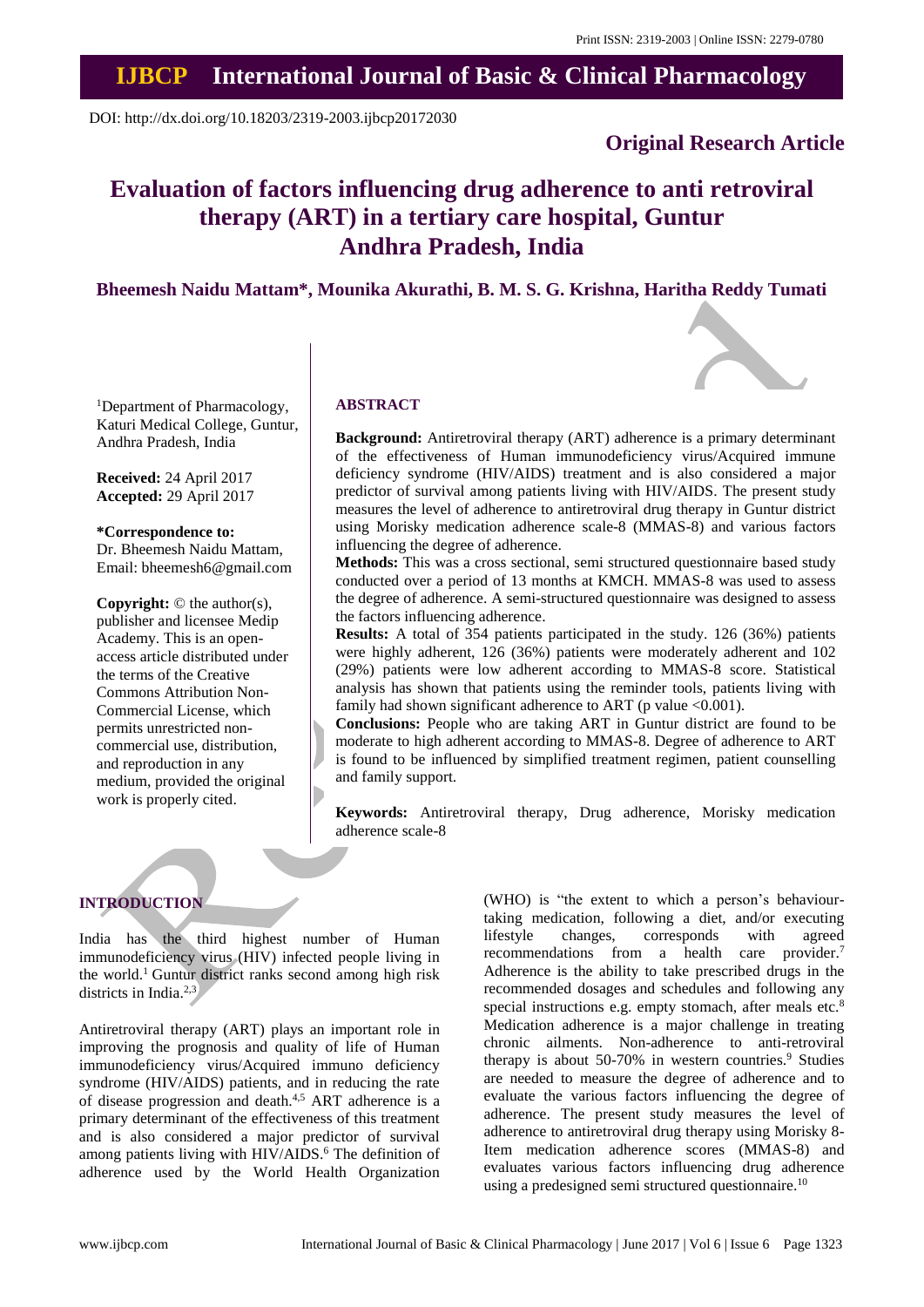#### **METHODS**

This was a cross sectional, semi structured questionnaire based study. Study was conducted from December 2015 to December 2016. Institutional ethical committee clearance was obtained prior to starting of the study. All HIV patients using antiretroviral therapy for more than 3 months and attending the OP in KMCH were included in the study after taking the informed consent. Patients who were not willing to give the consent were excluded from the study. Eligible patients were interviewed for 15-20 min, required data was collected and they were counselled according to their problems.

MMAS-8 was used to calculate drug adherence. The selfreported measure of medication taking was developed from a previously validated Four-item scale and supplemented with additional items addressing the circumstances surrounding adherence behaviour.<sup>11</sup> The theory underlying this measure was that failure to adhere to a medication regimen could occur due to several factors such as problems in remembering to take the medication, forgetting to take medication, and problems with the complexity of the medical regimen such as, feeling hassled about sticking to the treatment plan. The questions are phrased to avoid the yes saying bias by reversing the wording of the questions about the way patients might experience failure in following their medication regimen since there is a tendency for patients to give their physicians or other health care provider's positive answers. Each item is measuring a specific medication-taking behaviour and not a determinant of adherence behaviour. Response categories are yes/no for each item with a dichotomous response and a 5-point Likert response for the last item. The items are summed to give a final score. Degree of Adherence is graded as high, medium, and low depending on scores.<sup>12</sup> To evaluate the factors influencing degree of adherence a semi structured questionnaire was designed, taking patient awareness, socio-demographic data in to consideration. The information collected from patients were sorted, coded, and entered in a data sheet and final results were statistically analyzed using 2\*3 chi-square contingency test.

#### **RESULTS**

#### *Study profile*

A total of 354 patients participated in the study of which 258 (73.5%) were females and 96 (27%) were males. 54% patients were of age less than 40 years. 336 (95%) were married and 18 (5%) were unmarried. 156 (40%) were literates and 198 (60%) were illiterates. 102 (29%) patients were low adherence, 126 (36%) patients were moderately adherent and 126 (36%) patients were highly adherent according MMAS-8 score. 46% patients are using the regimen zidovudine+lamivudine+nevirapine. 41% patients are using stavudine+lamivudine+ nevirapine, show in (Table 1 and Table 2).

#### **Table 1: Characteristics of the patients enrolled in the study.**

| <b>Patient characteristics</b>         | No. of patients $(n=354)$ |
|----------------------------------------|---------------------------|
| Gender                                 |                           |
| Male                                   | 258 (73.5%)               |
| Female                                 | 96 (27%)                  |
| <b>Marital status</b>                  |                           |
| Married                                | 336 (95%)                 |
| Unmarried                              | 18 (5%)                   |
| <b>Literacy</b>                        |                           |
| Literates                              | 156 (36%)                 |
| <b>Illiterates</b>                     | 198 (60%)                 |
| <b>Regimens being used</b>             |                           |
| $Zidovudine + Lamivudine +$            | 163 (46%)                 |
| Nevirapine                             |                           |
| Stavudine + lamivudine +<br>nevirapine | 145 (41%)                 |

#### **Table 2: Responses to Morisky medication adherence scale-8.**

| <b>MMAS-8</b> items                                     | No. of   | $\overline{\frac{0}{0}}$ |  |  |  |  |
|---------------------------------------------------------|----------|--------------------------|--|--|--|--|
|                                                         | patients |                          |  |  |  |  |
| Do you sometimes forget to take your medicine?          |          |                          |  |  |  |  |
| Yes                                                     | 126      | 36                       |  |  |  |  |
| No                                                      | 228      | 64                       |  |  |  |  |
| People sometimes miss taking their medicine for         |          |                          |  |  |  |  |
| reasons other than forgetting. Over the past 2 weeks,   |          |                          |  |  |  |  |
| were there any days when you did not take your          |          |                          |  |  |  |  |
| medicines?                                              |          |                          |  |  |  |  |
| Yes                                                     | 90       | 25                       |  |  |  |  |
| N <sub>o</sub>                                          | 264      | 75                       |  |  |  |  |
| Have you ever cut back or stopped taking your           |          |                          |  |  |  |  |
| medicine without telling your doctor because you felt   |          |                          |  |  |  |  |
| worse when you took it?                                 |          |                          |  |  |  |  |
| Yes                                                     | 84       | 24                       |  |  |  |  |
| N <sub>0</sub>                                          | 270      | 76                       |  |  |  |  |
| When you travel or leave home, do you sometimes         |          |                          |  |  |  |  |
| forget to bring your medicine?                          |          |                          |  |  |  |  |
| Yes                                                     | 132      | 37                       |  |  |  |  |
| N <sub>o</sub>                                          | 222      | 63                       |  |  |  |  |
| Did you take all your medicines yesterday?              |          |                          |  |  |  |  |
| Yes                                                     | 318      | 90                       |  |  |  |  |
| No                                                      | 36       | 10                       |  |  |  |  |
| When you feel like the symptoms are under control, do   |          |                          |  |  |  |  |
| you sometimes stop taking your medicine?                |          |                          |  |  |  |  |
| Yes                                                     | 66       | 19                       |  |  |  |  |
| No                                                      | 288      | 81                       |  |  |  |  |
| Taking medicine every day is a real inconvenience for   |          |                          |  |  |  |  |
| some people. Do you ever feel hassled about sticking to |          |                          |  |  |  |  |
| vour treatment plan?                                    |          |                          |  |  |  |  |
| Yes                                                     | 78       | 22                       |  |  |  |  |
| N <sub>o</sub>                                          | 276      | 78                       |  |  |  |  |
| How often do you have difficulty remembering to take    |          |                          |  |  |  |  |
| all your medicine?                                      |          |                          |  |  |  |  |
| A. Never/rarely                                         | 228      | 64                       |  |  |  |  |
| $B - E$                                                 | 126      | 36                       |  |  |  |  |
| Overall score                                           | 126      |                          |  |  |  |  |
| $=$ 8                                                   | 126      |                          |  |  |  |  |
| <6                                                      | 102      |                          |  |  |  |  |
|                                                         |          |                          |  |  |  |  |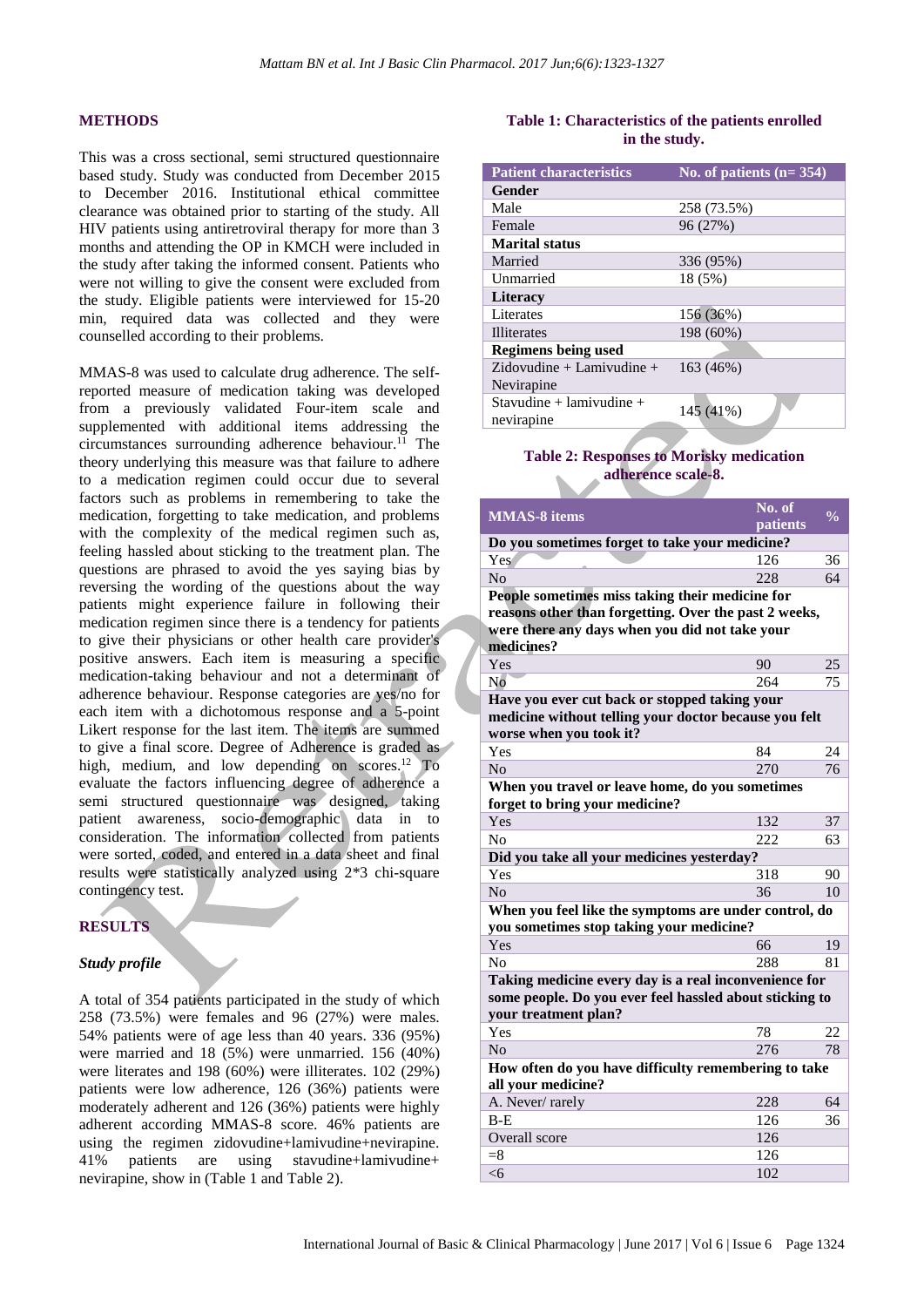#### **Table 3: Factors influencing degree of adherence.**

| <b>Factors</b>                     | Low            | <b>Medium</b> | <b>High</b>      | <b>Total</b> | Chi-square | p value          |
|------------------------------------|----------------|---------------|------------------|--------------|------------|------------------|
| <b>Gender</b>                      |                |               |                  |              |            |                  |
| Male                               | 30             | 36            | 30               | 96 (27%)     |            |                  |
| Female                             | 72             | 90            | 96               | 258 (73%)    |            |                  |
| Total                              | 102 (29%)      | 126 (36%)     | 126 (36%)        | 354          | 1.104      | 0.5757           |
| Age                                |                |               |                  |              |            |                  |
| <40 years                          | 54             | 78            | 60               | 192(54%)     |            |                  |
| >40 years                          | 66             | 48            | 42               | 156 (44%)    |            |                  |
| <b>Marital</b> status              |                |               |                  |              |            |                  |
| Married                            | 90             | 120           | 126              | 336 (95%)    | 16.208     | 0.00030233       |
| Unmarried                          | 12             | 6             | $\boldsymbol{0}$ | 18 (5%)      |            |                  |
| Literacy                           |                |               |                  |              |            |                  |
| Literate                           | 42             | 54            | 60               | 156 (40%)    | 1.066      | 0.5868           |
| Illiterate                         | 60             | 72            | 66               | 198 (60%)    |            |                  |
| <b>Employment status</b>           |                |               |                  |              |            |                  |
| Employed                           | 72             | 60            | 66               | 198 (60%)    | 13.066     | 0.00145464       |
| Unemployed                         | 30             | 66            | 60               | 156 (40%)    |            |                  |
| <b>Family status</b>               |                |               |                  |              |            |                  |
| With family                        | 72             | 108           | 114              | 294 (83%)    | 16.825     | 0.00022207       |
| Without family                     | 30             | 18            | 12               | 60 (17%)     |            |                  |
| <b>Alcohol addiction</b>           |                |               |                  |              |            |                  |
| Yes                                | 12             | 12            | 12               | 36 (10%)     | 0.399      | 0.81914022       |
| N <sub>o</sub>                     | 90             | 114           | 114              | 318 (90%)    |            |                  |
| <b>Travel time</b>                 |                |               |                  |              |            |                  |
| $<$ 30 mins                        | 30             | 48            | 72               | 150 (42%)    |            |                  |
| $>30$ mins                         | 96             | 78            | 30               | 204 (58%)    |            |                  |
| <b>Other treatment methods</b>     |                |               |                  |              |            |                  |
| Followed                           | 18             | 120           | 30               | 168 (47%)    |            |                  |
| Not followed                       | 84             | 6             | 96               | 186 (53%)    |            |                  |
| <b>Use of reminders</b>            |                |               |                  |              |            |                  |
| Yes                                | 18             | 36            | 96               | 150 (45%)    | 94.379     | $\boldsymbol{0}$ |
| N <sub>o</sub>                     | 84             | 90            | 30               | 204 (55%)    |            |                  |
| <b>Complex dosing schedule</b>     |                |               |                  |              |            |                  |
| Yes                                | $\overline{0}$ | 6             | $\overline{0}$   | 6(2%)        | 11.044     | 0.00399784       |
| N <sub>o</sub>                     | 102            | 120           | 126              | 348 (98%)    |            |                  |
| <b>Forgetfulness</b>               |                |               |                  |              |            |                  |
| Yes                                | 78             | 36            | 12               | 126 (36%)    | 114.411    | $\boldsymbol{0}$ |
| No                                 | 24             | 90            | 114              | 228 (64%)    |            |                  |
| <b>Fear of adverse effects</b>     |                |               |                  |              |            |                  |
| Yes                                | 54             | 72            | 18               | 144 (41%)    | 56.82      | $\boldsymbol{0}$ |
| No.                                | 48             | 54            | 108              | 210 (59%)    |            |                  |
| <b>Experienced adverse effects</b> |                |               |                  |              |            |                  |
| Yes                                | 78             | 90            | 78               | 246 (70%)    | 5.987      | 0.05011174       |
| $\rm No$                           | 24             | 36            | 48               | 108 (30%)    |            |                  |
| <b>Trust on treatment regimen</b>  |                |               |                  |              |            |                  |
| No                                 | 18             | 6             | 12               | 36 (10%)     | 10.334     | 0.00570165       |
| Yes                                | 84             | 120           | 114              | 318 (90%)    |            |                  |

#### *Various factors influencing drug adherence shown in (Table 3)*

Among the patients who are using reminders, 64% were highly adherent and 24% were moderately adherent and 12% were low adherent to ART. Patients who are not using reminders showed poorer degree of adherence: 4% high adherence, 44%-medium adherence and 41%-low

*Role of reminders*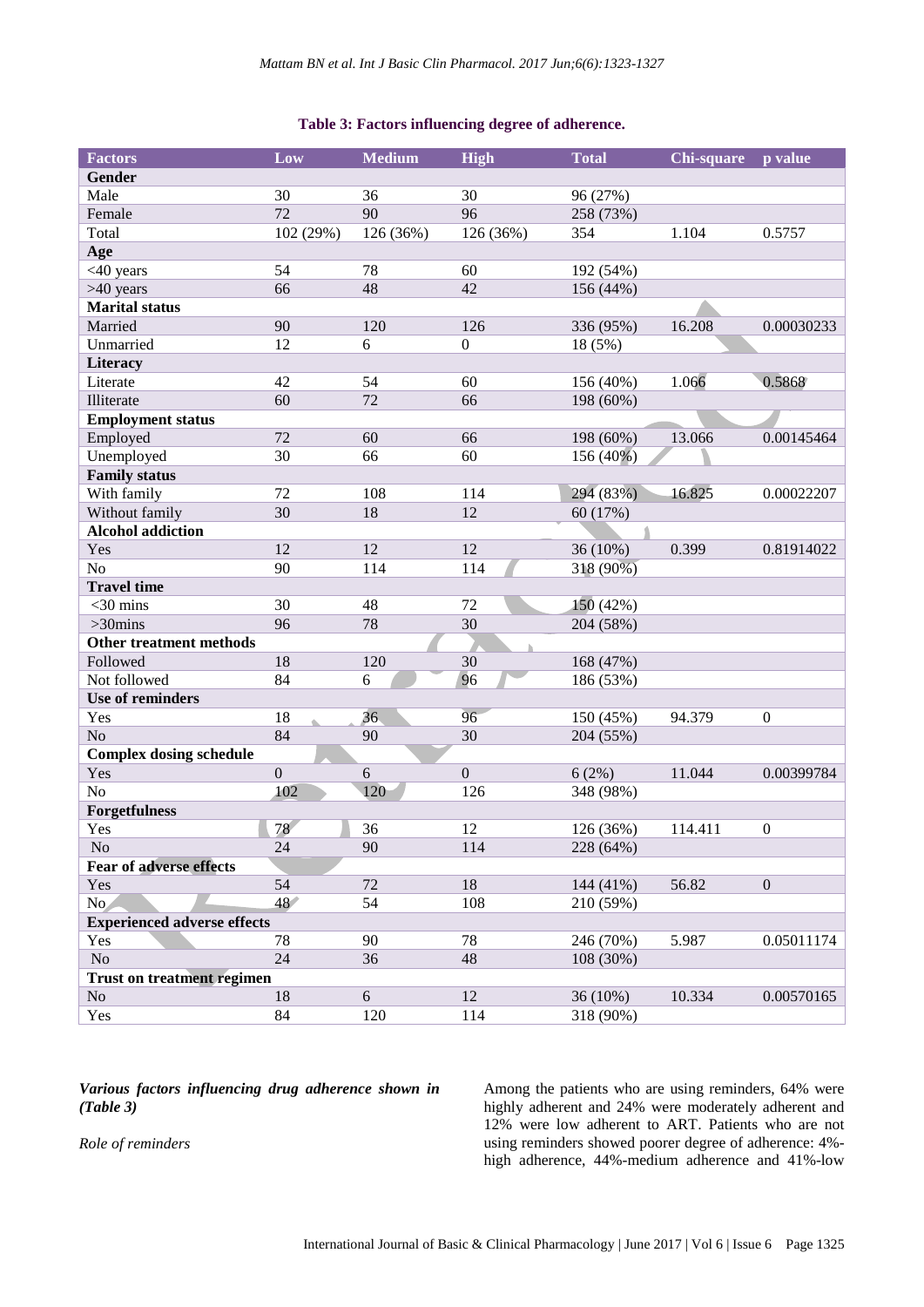adherence. Use of reminders increased the degree of adherence significantly (p-value  $\langle 0.001 \rangle$ ).

#### *Role of living with family*

Among 294 patients who are living with family, 45% were highly adherent and 42% were moderately adherent and 28% were low adherent.

Whereas patients who are not living with family showed 20%, 30%, and 50% high, moderate and low adherence respectively. patients living with family showed significant adherence to ART (p-value <0.001).

#### *Role of adverse drug reactions*

70% of patients experienced adverse drug reactions. 59% patients accepted the drug outcomes. 90% of patients expressed trust on treatment regimen.

Because of the trust treatment methods, even though 70% of the patients experienced the adverse drug reactions, it is not significantly influencing the degree of adherence (p value  $>0.001$ )

*Others*

*CD4 count*

88% patients had CD4 count >200cells/mm3.

#### **DISCUSSION**

The advent of newer antiretrovirals, treatment has moved from monotherapy and bi-therapy to triple drug therapy or Highly Active Antiretroviral Therapy (HAART) which consists of three or more antiretroviral medicines to be taken in combination.<sup>13</sup>

In order to achieve the goal of antiretroviral therapy of undetectable levels of the virus in the blood, patients are required to maintain more than 90-95 % adherence.<sup>13</sup> Adherence to the HAART regimen appears to be the single most important variable that predicts a patient's ability to achieve and maintain good health. In this study, based on morisky scale results, Large percentage of people in Guntur district are found to be coming under moderate to high adherent groups, may be due to better counselling methods being followed in ART centre.

Gender, literacy and alcoholism are not significantly affecting the degree of adherence. Similar results were found in Jose A et al, which states Socioeconomic status, age, gender, place of residence, distance travelled to ART centre, duration of treatment etc. had no effect on adherence. 13

According to the present study patients living with family showed significant adherence. Similar results were found by Carrieri et al., Living alone and a lack of support have been associated with non-adherence to ART and Eraker, et al., patients not living alone, having a partner, social or family support, peer interactions and better relationships are characteristics of adherent patients. 15,16

In this study patients using reminders were more adherent than patients not using reminders. According to Gokarn A et al., study patients who were using alarm watches/alarms on their mobile phones to remind themselves were more adherent.<sup>18</sup>

Exposure to adverse drug reactions is not significantly limiting (p value >0.001) adherence because 90% of patients expressed trust on treatment regimen, may be due to better counselling facilities in ART centres.

According to Falagas et al., Socioeconomic status (SES) as a determinant of adherence to treatment of HIV infected patients: a systematic review of the literature- the level of adherence in the HIV population is higher than in most other chronic diseases. <sup>18</sup> An in-depth understanding of patients' health seeking behaviour and health care delivery system may be useful in improving ART adherence and retention of patients in care continuum and program.<sup>19</sup>

## **CONCLUSION**

Illiteracy and gender are not influencing degree of adherence because of simplified treatment regimen, reminders and counselling. Counselling is needed to be extended to patient's family members to increase drug adherence. Effective feedback system is needed to be built to improve adherence. Further research is needed to validate this measurement scale (MMAS-8) in other settings and with other health problems.

#### **ACKNOWLEDGMENTS**

Authors would like to thank the patients, all the faculty and supporting staff who helped author in carrying author study.

*Funding: No funding sources Conflict of interest: None declared Ethical approval: The study was approved by the Institutional Ethics Committee*

#### **REFERENCES**

- 1. HIV and AIDS in India; 2015. Available at www.avert.org/professionals/hiv-around-world/asiapacific/india.
- 2. Districts HIV/AIDS epidemiological profile developed through triangulation factsheet. Available from.www.indiahivinfo.naco.gov.in > thematic areas.
- 3. Dandona R, Kumar SG, Kumar GA. Lakshmi V, Dandona L. HIV testing among adults in a high prevalence district in India. Natl Med J India. 2009;22:6:289-93.